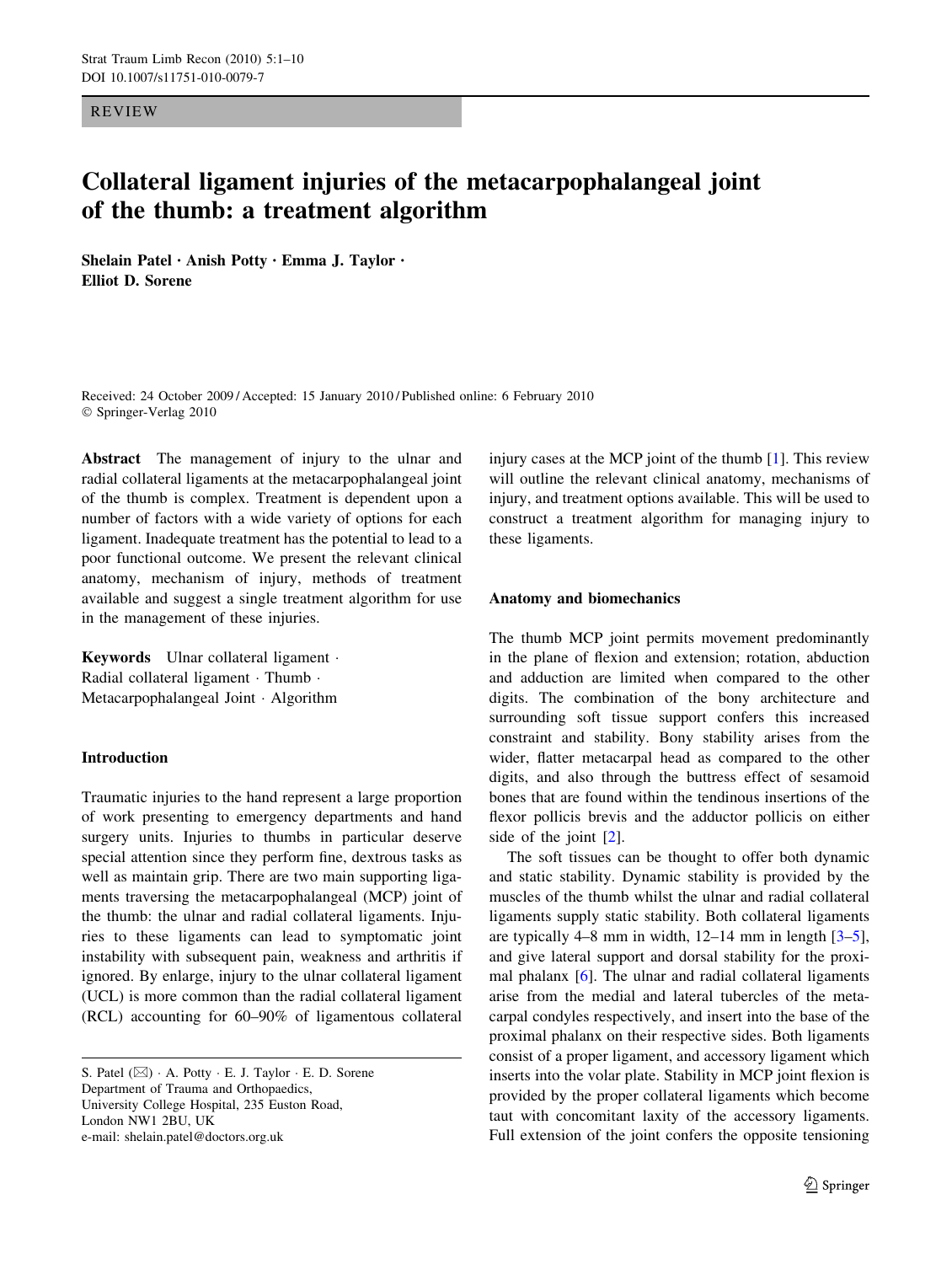

Fig. 1 The mean locations of the UCL complex which is comprised of the proper ligament (PL) and accessory ligament (AL) (adapted with permission Bean et al. 1999)

of ligaments with stability mainly provided by the acces-sory ligaments (see Fig. 1) [\[7](#page-8-0)].

It is important to be aware of the differences in the adductor and abductor aponeuroses that sit on either side of the MCP joint. The adductor aponeurosis lies in the volar position on the ulnar side of the joint, whilst the abductor aponeurosis lies in dorsal position on the radial side. Rupture of either collateral ligament will result in the ligament retracting towards its attachment and dorsally, and explains the why a Stener lesion occurs on the ulnar side only as a general rule.

A Stener lesion was first described by Bertil Stener in 1962 [\[8](#page-8-0)]. It refers to interposition of the adductor aponeurosis between the ruptured end of UCL and the site of its attachment on the proximal phalanx. Such interposition prevents healing at its insertion and can thus give rise to chronic instability. Stener's case series described this lesion in 64% of patients who had a complete rupture of the UCL.

## Mechanism of injury

Acute injuries to the UCL occur following sudden, forced abduction movements at the MCP joint while forced adduction will injure the RCL. Repeated abduction or adduction strain will cause a chronic laxity of the respective ligament.

Acute injuries of the UCL have been termed 'Skier's thumb' after reports in skiers [\[9](#page-8-0)] whose thumbs were forced in to abduction and hyperextension against a ski pole or the ground. Chronic laxity injuries of the UCL meanwhile were first described by Campbell [[10\]](#page-8-0) amongst British gamekeepers. He noted that the act of repeatedly breaking rabbits' necks on the ground against the thumb and index finger led to UCL instability; this led to the term

'Gamekeeper's thumb'. Within the literature, these two terms have been interchangeable between acute and chronic injuries though they should ideally be separated and only used in their appropriate context.

The classic presentation of RCL injuries meanwhile is during sporting activity where the thumb is struck by a ball or player, or after a fall on to the radial aspect of the thumb and hand [[11\]](#page-8-0).

# Clinical presentation

A presenting complaint of pain and swelling at the MCP joint following an appropriate history of trauma or repeated strain should alert the clinician to the possibility of a collateral ligament injury. Patients with chronic injuries frequently mention a history of weakness of pincer grip, holding a pen, grasping objects, unscrewing jar lids, and turning a key or door knob [[12,](#page-8-0) [13\]](#page-8-0).

Clinical examination may demonstrate bruising, swelling and tenderness at the MCP joint, whilst a torn ligament that has retracted back to its bony attachment is sometimes felt as a distinct mass. A targeted examination is then required to ascertain the severity of the injury such that management can be directed towards either a non-operative or operative route.

Firstly, the metacarpal is stabilised with one hand to provide a support against which the proximal phalanx can pivot. The MCP joint is then flexed to isolate the proper collateral ligament and a varus or valgus strain applied to identify injury to the radial or ulnar collateral ligament, respectively. The amount of flexion required for examination and degree of angulation that indicates a complete tear of the proper collateral ligament varies between authors (see Table [1](#page-2-0)). Since measuring angulation without a goniometer, and comparing the expected angulation to the contralateral thumb are both unreliable [\[14](#page-8-0)], we recommend that stress examination demonstrating a firm end-point indicates an incomplete tear [[15](#page-8-0)] whilst opening of the MCP joint without a firm end point indicates a complete tear. The MCP joint is then fully extended and the same procedure performed with angulation up to the same limits as described now indicative of combined tears of the proper and accessory ligaments. With UCL injuries, testing in extension with findings compatible of a complete tear may be associated with a Stener lesion in over 85% of cases [\[16](#page-8-0)]. A Stener lesion itself might also be palpated as a ligamentous lump sitting outside of the adductor aponeurosis [[17\]](#page-8-0).

Pain when examining can cause apprehension with subsequent tensing of the surrounding muscles; this can lead to a false negative result. In such cases, local anaesthetic can be infiltrated around the site of injury to improve diagnostic accuracy [[18\]](#page-8-0).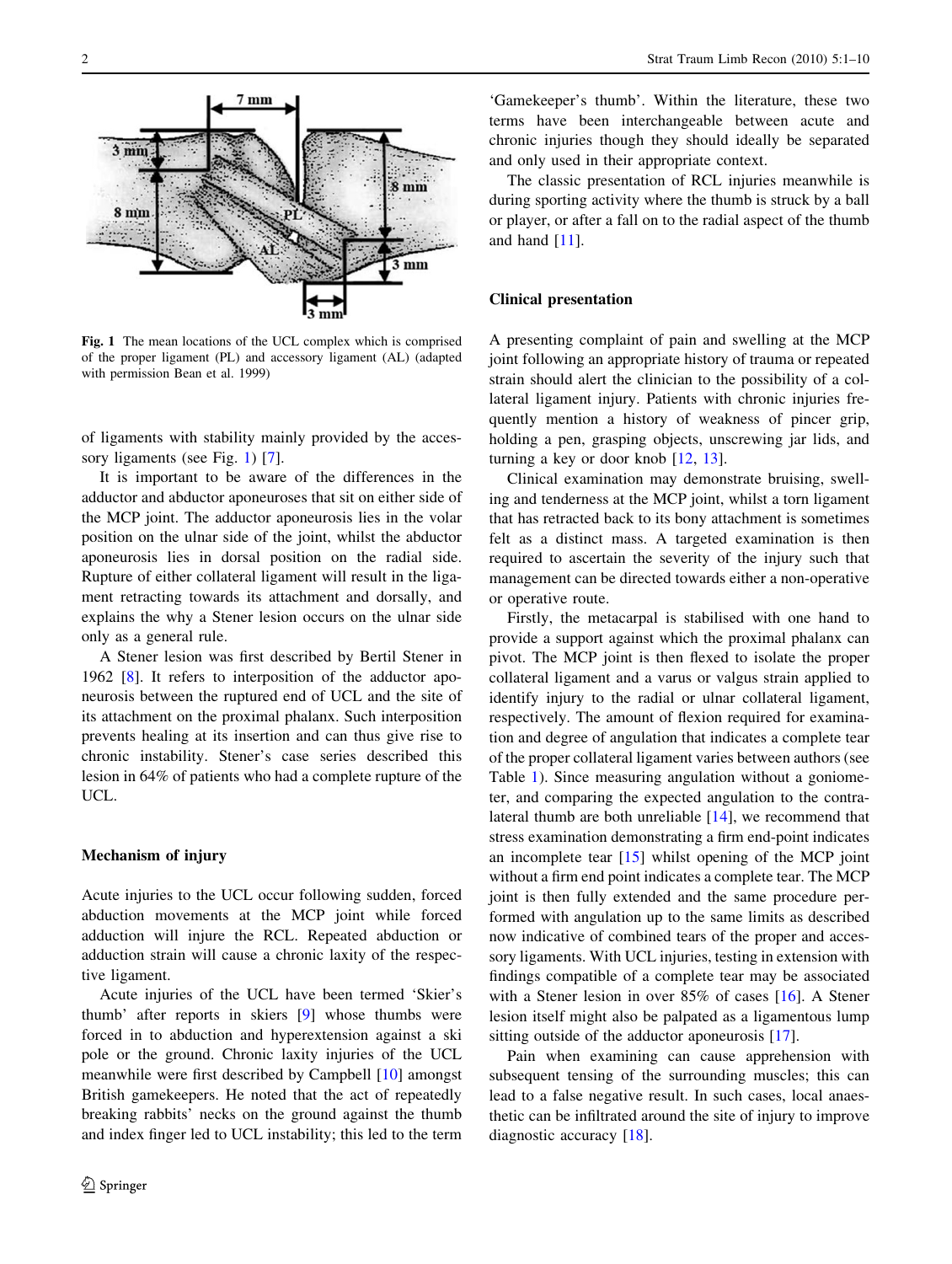<span id="page-2-0"></span>Table 1 A table demonstrating wide variability in different authors' definition of clinical evidence of a complete ligamentous tear

| Study                   | Collateral ligament | Position of thumb                  | Diagnosis of injury                                                     |
|-------------------------|---------------------|------------------------------------|-------------------------------------------------------------------------|
| Frank and Dobyns [5]    | UCL and RCL         | Not stated                         | For UCL: $>45^\circ$                                                    |
|                         |                     |                                    | For RCL: $>30^{\circ}$ for men, $>25^{\circ}$<br>for women and children |
| Smith $\left[25\right]$ | UCL and RCL         | Full flexion and extension         | $>45^{\circ}$ than the normal side                                      |
| Bowers [52]             | UCL                 | $25^{\circ}$ flexion and extension | $>20^{\circ}$ absolute or $>10^{\circ}$ than<br>the normal side         |
| Palmer and Louis [53]   | UCL                 | Full flexion                       | $>35^{\circ}$ absolute                                                  |
| Louis et al. $[22]$     | UCL                 | Full flexion                       | $>35^{\circ}$ absolute                                                  |
| Derkash et al. [54]     | UCL                 | Not stated                         | $>45^{\circ}$ than the normal side                                      |
| Hintermann et al. [23]  | UCL                 | Full flexion                       | $>30^\circ$ absolute                                                    |
| Musharafieh et al. [55] | UCL                 | $30^{\circ}$ flexion and extension | $>30^{\circ}$ than the normal side                                      |

## Investigations

Following history and examination, standard PA and lateral radiographs of the thumb should be requested to identify bony avulsion injuries, rule out other fractures and look for associated radiological signs of injury. This includes the PA radiograph showing deviation of the thumb away from the injured side due to the pull of the contralateral collateral ligament (see Figs. 2, 3). Volar subluxation may be visualised on the lateral radiograph for two reasons. Firstly a functionally deficient collateral ligament can allow the adductor pollicis (which is found on the volar surface) to act as a deforming force in this direction, and secondly because of associated dorsal capsular tears (see Fig. [4](#page-3-0)).

When a diagnosis is certain, no further investigations are needed and treatment can be initiated. Where the diagnosis

Fig. 2 PA radiograph of the thumb showing marked radial deviation compatible with a complete tear of the UCL



Fig. 3 PA radiograph of the thumb showing mild ulnar deviation compatible with an incomplete tear of the RCL



is uncertain, stress radiographs have historically been ordered after plain radiographs with angulation of the proximal phalanx suggestive of injury. However, stressing the joint has the potential to propagate any underlying injury and convert a partial tear into a complete tear. Accordingly, when stress radiography is not used and diagnosis is limited by a patient's pain, ultrasound [[19\]](#page-8-0) and MRI [[20\]](#page-8-0) are effective imaging tools for a proper diagnosis especially in cases of unclear clinical situations. They are especially useful for identifying Stener lesions and differentiating between partial and complete which would have implications for treatment. They are both non-invasive and readily available and thus also provide a valuable adjunct medico legally for residents in training who may have little experience of this injury.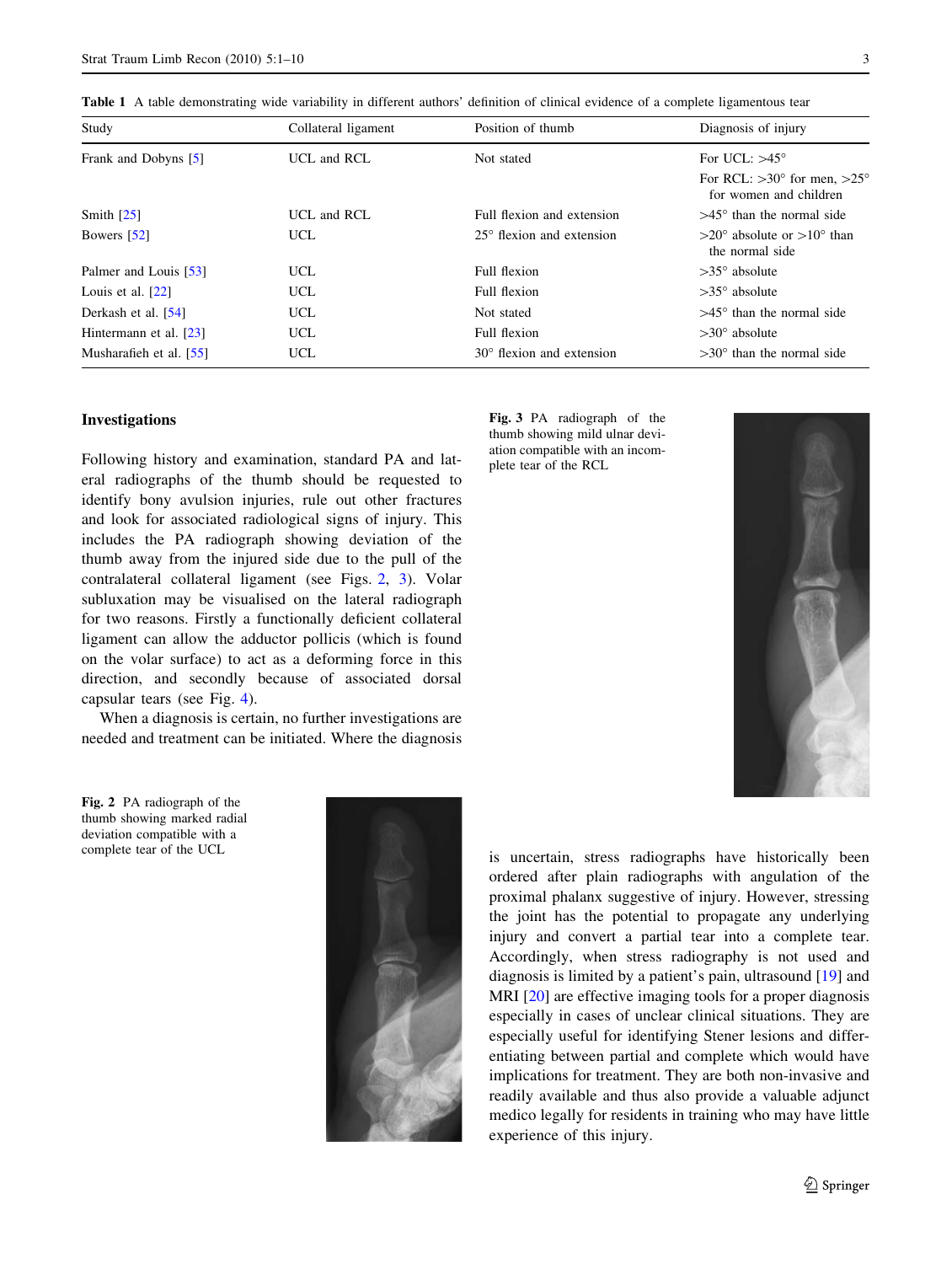<span id="page-3-0"></span>Fig. 4 Lateral radiograph of the thumb showing volar subluxation compatible with a complete tear of a collateral ligament at the MCP joint



# Classification

Ligamentous injuries in general can be divided into three grades depending on the severity of the injury.

Grade I: Also known as a sprain and represents a small, incomplete tear. Tenderness is present over the site of injury but there is no laxity on stress examination.

Grade II: A larger but still incomplete tear with greater pain and swelling over the injured site. Asymmetrical laxity of the joint is present on examination but a firm end point is present.

Grade III: Represents a complete tear of the ligament. There is marked laxity of the joint with no firm end point.

We advocate the use of this simple classification system since it is sufficient and represents a common language for all clinicians to understand. However, it is worth noting that other classification systems are available for UCL injuries although none for RCL injuries.

In 1977, Palmer and Louis [[21\]](#page-8-0) classified UCL injuries into 4 types of injury. Louis et al. [[22\]](#page-8-0) subsequently added a fifth type though this classification has been modified by Hintermann et al. [\[23](#page-8-0)] (see Table 2).

Table 2 Hintermann et al.'s classification of UCL injuries [\[23\]](#page-8-0)

| Type | Injury                                  | Examination                         |
|------|-----------------------------------------|-------------------------------------|
| T    | Undisplaced fracture                    | Stable in flexion $(<30^{\circ})$   |
| П    | Displaced fracture                      | No special test                     |
| Ш    | No fracture                             | Stable in flexion $(<30^{\circ})$   |
| IV   | No fracture                             | Unstable in flexion $(>30^{\circ})$ |
| V    | Avulsion fracture of the<br>volar plate | Stable in flexion                   |

Table 3 Pechlaner's classification of UCL injuries [\[24\]](#page-8-0)

| Type     | Injury                                                                                                |
|----------|-------------------------------------------------------------------------------------------------------|
| $\theta$ | Individual fibres are ruptured causing elongation of the<br>ligament but compromise to the continuity |
|          | Complete intrasubstance ligament rupture leaving proximal<br>and distal stumps                        |
| Н        | Avulsion of the ligament from either the proximal or distal<br>attachments                            |
|          | Bony avulsion of the ligament from either the proximal or<br>distal attachments                       |

Pechlaner [\[24](#page-8-0)] meanwhile classified the injury into four types though this classification is rarely used (see Table 3).

## Management

Once the nature of the injury has been delineated, a decision is needed as to whether non-operative or operative treatment should be employed. Smith [[25\]](#page-8-0) advocated that acute incomplete tears—now termed Grade I or II—are managed non-operatively with surgery indicated:

- When a Stener lesion is suspected
- When a displaced avulsion fracture exists
- In an acute, grossly unstable joint
- In a symptomatic chronic injury
- In cases of volar subluxation seen on radiographs

Hintermann [\[21](#page-8-0)] suggested that for his classification of UCL injuries:

- Type I injuries require cast immobilisation for 4 weeks.
- Types III and V injuries require cast immobilisation for 3 weeks.
- Types II and IV injuries require operative management.

There are instances where the injury does not fall between these two groups and then clinical judgement is needed to decide the best course of action.

#### Non-operative treatment

The mainstay of non-operative treatment is firstly immobilisation of the joint followed by targeted hand therapy. The duration of this immobilisation is a balance between providing enough time to allow the ligaments or an undisplaced fracture to heal and not being immobilised for so long that a joint stiffness ensues.

Most authors suggest that immobilisation is required for 3–6 weeks though up to 12 weeks has been described [\[26](#page-8-0)]. It is not known whether such a prolonged period is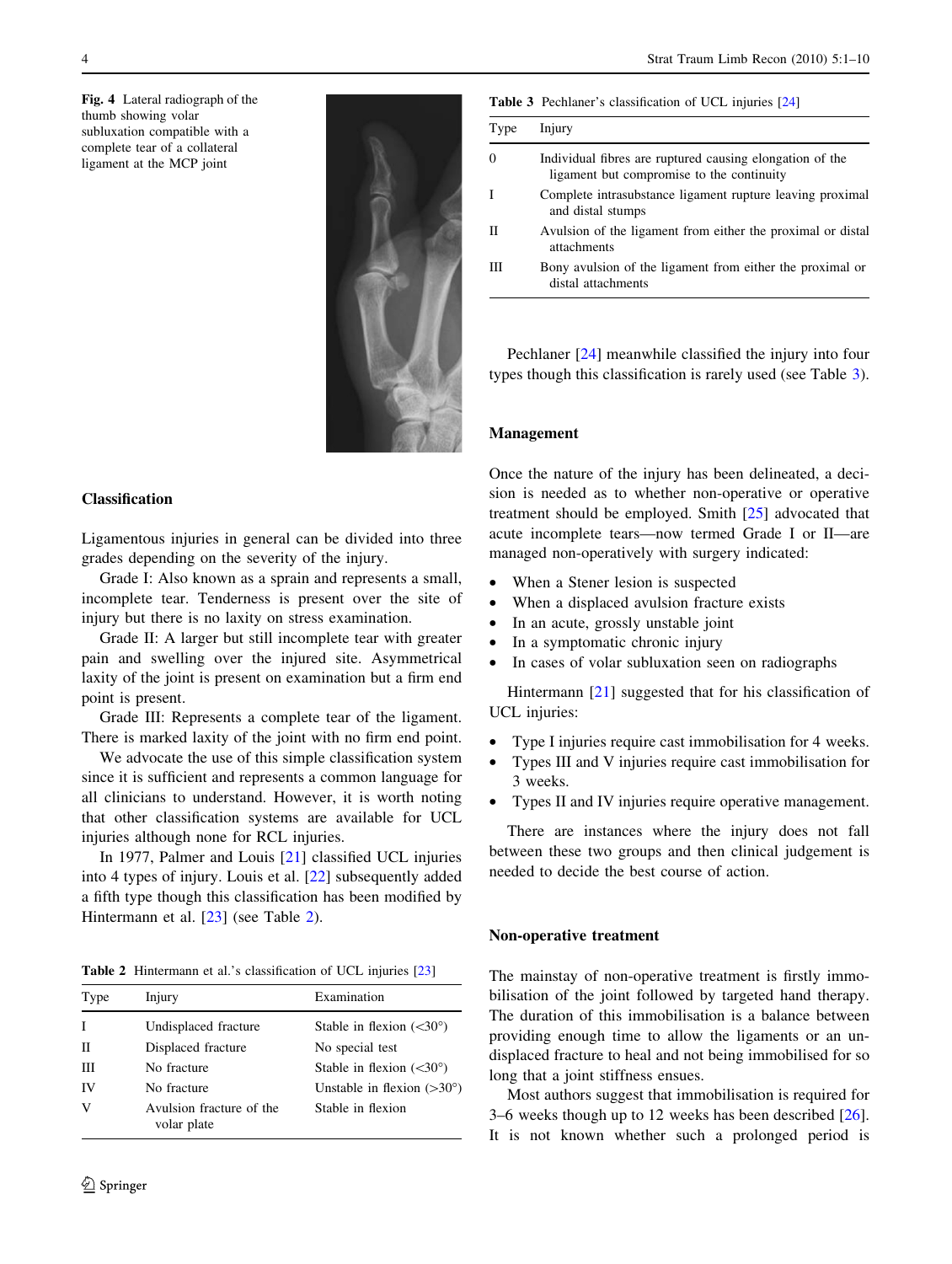associated with better or worse short and long-term outcomes and no studies have compared outcome with immobilisation time.

The choice of immobilisation device is dependent upon local health resources. Specialised functional splints exist that allow flexion and extension of the MCP joint but prevent ulnar and radial deviation of the thumb. They have been shown to be more comfortable for patients when compared against the traditional plaster cast whilst not affecting stability, range of motion, strength, or duration of sick leave [\[27](#page-8-0)]. They are however, more expensive than plaster casts. Our institution immobilises patients for 4 weeks in a plaster cast followed by 2 weeks in a thermoplastic splint. We feel this offers the best compromise between initial joint immobilisation and early, limited range of motion to prevent long-term stiffness.

## Operative treatment

#### Operative approach and primary repair

Exposure is similar for both the UCL and RCL and the authors' approach is now outlined. An incision measuring 4–5 cm centred over the MCP joint is made. For access to the UCL, the incision is curved toward the dorsoulnar aspect whilst for access to the RCL, it is curved towards the dorsoradial aspect of the joint. Sensory branches of the radial nerve are identified and protected and skin flaps are elevated to demonstrate the extensor hood into which the adductor aponeurosis inserts.

For access to the UCL, an incision is made parallel to the extensor pollicis longus along its ulnar border. The hood mechanism is then retracted to allow direct visualisation of the UCL. A Stener lesion if present, will be seen to lie above the adductor aponeurosis before incision to this layer.

For access to the RCL, the extensor hood is divided between the extensor pollicis longus and brevis tendons. This allows radial reflection of the hood and visualisation of the RCL.

Primary repair of midsubstance tears are repaired end to end using a 3-0 non-absorbable suture. Avulsion injuries require reattachment and bone anchors are now more commonly used than pull-out wires or sutures due to the improved range of motion and pinch strength they offer [\[28](#page-8-0)]. The extensor hood is then closed to achieve maximal stability and functional outcome.

The complications that are most frequently encountered in primary repair of the UCL are neuropraxia (6.5%), stiffness (4%) and chronic regional pain syndrome (1.6%) [\[29](#page-8-0)]. It would be expected that a similar complication rate would occur with repair of the RCL.

#### Stener lesions

The indications for operation have already been outlined and Stener lesions refer to a special type of complete distal UCL tear. In a Stener lesion, as the UCL tears it retracts and comes to lie superficial to the adductor aponeurosis. The interposition maintains separation between the ruptured ends of the ligament thus preventing ligamentous healing. It is this for this reason that Stener lesions should be operatively managed. A RCL Stener-equivalent has been noted when the avulsed distal end of the RCL comes to lie superficial to a well-developed abductor aponeurosis [\[1](#page-8-0)]. This however, is very rare and is suspected only following imaging, direct visualisation at surgery or when conservative measures have failed.

# Avulsion fractures

Avulsion fractures represent a special class of collateral ligament injury (see Fig. 5). They cannot be graded I–III since technically there the ligament is not torn. However, it still deserves mention since fractures can compromise the bone-ligament-bone stabilisation complex and can lead to chronic symptoms. The comparative frequency of UCL injuries compared to RCL injuries means that evidence regarding management of avulsion injuries is based upon findings for the ulnar side only. Avulsion fractures involving the UCL have a non-union rate of 25–60% [[30,](#page-8-0)



Fig. 5 Radiograph showing a bony avulsion injury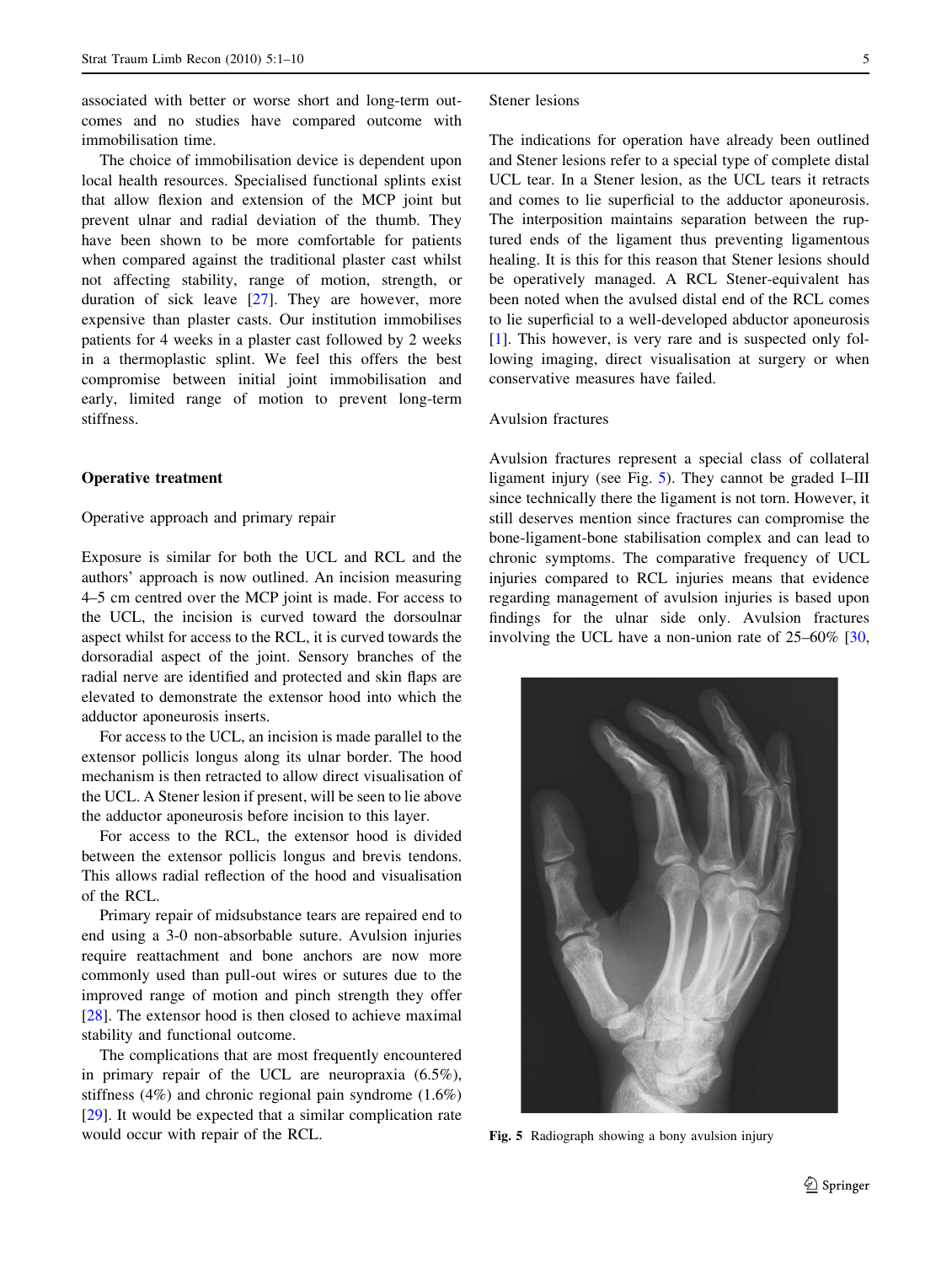$31$ ] and even minimally displaced fractures of  $\leq$ 2 mm can undergo a significant rotational deformity [[32\]](#page-8-0). Both of these effects can cause painful thumb movements and are arguments for always treating avulsion injuries operatively. However, Sorene and Goodwin [[31\]](#page-8-0) investigated displaced fractures that were stable on examination and found that despite 7% of patients noting pain on thumb movement at least 1 year post-injury, all patients were satisfied. We recommend that only unstable, displaced fractures should be treated operatively whilst undisplaced fractures and stable, displaced fractures should be managed with immobilisation and therapy alone.

## Complete tears

Complete ligamentous tears have been discussed in the literature for over 40 years yet management remains controversial. It has been traditionally regarded that complete UCL injuries should be repaired  $[25, 33]$  $[25, 33]$  $[25, 33]$  $[25, 33]$  (due to the high likelihood of a concurrent Stener lesion), while complete RCL injuries should be managed conservatively with immobilisation (since no physical block exists to prevent healing of the two ends of the rupture). There is a however, a recent trend towards operative management of complete RCL injuries whilst one author [[26\]](#page-8-0) suggests that complete UCL injuries could be managed non-operatively.

The argument for the non-operative management approach to UCL injuries is thus: Landsman et al. [[26\]](#page-8-0) splinted all acute, complete ulnar collateral ligaments for 8–12 weeks and reported 85% of their cohort of 40 patients healing without significant instability, arthritis, pain, or stiffness (range of motion within 80% of the contralateral hand). They argued all complete UCL tears should undergo a trial of immobilisation with surgery only needed if symptoms persist.

In contrast, Lane [[33\]](#page-8-0) recommended surgery on all complete ruptures making a comparable cohort of 36 patients. 32 of 36 patients accepted early surgery and it noted that 97% of these patients had a Stener lesion. Of the 4 remaining patients, 2 remained symptomatic and went on to have reconstructive surgery whilst the remaining two were unstable on examination but asymptomatic. It remains unknown whether the unstable asymptomatic patients would go on become symptomatic later. On the basis of Lane's [\[33](#page-8-0)] findings, we also recommend operative management for complete UCL injuries.

Treatment of grade III RCL injuries is controversial. Stener lesion equivalents are extremely rare and theoretically without the risk of soft-tissue interposition, the RCL should heal with immobilisation alone [\[10](#page-8-0)]. However, surgery is increasingly advocated because complete RCL disruption allows the extensor pollicis longus tendon to distract the MCP joint in an ulnar fashion. The RCL can

then heal in a lax position giving rise to late symptomatic instability and degenerative joint disease [\[34](#page-8-0)].

Early versus late repair of grade III injuries

Since some surgeons will favour immobilisation for grade III injuries, it is important to know that surgical options for symptomatic patients will change as a result of a delayed procedure. Primary repair of the ligament has traditionally been recommended for injuries less than 3 weeks old while reconstruction advocated for chronic injuries or where there is at least 3 weeks between injury and surgery [[25\]](#page-8-0). It is thought that scar tissue formation and degeneration of ligament ends predisposes to a high rate of failure with a delayed direct repair [\[5](#page-8-0), [25](#page-8-0), [35](#page-8-0), [36](#page-8-0)] though this belief is not universal [\[37](#page-8-0), [38](#page-8-0)]. The practice of Fairhurst and Hansen [\[37](#page-8-0)] was to inspect the remnants of the UCL and directly repair them unless they thought them to be of poor quality, in which case they performed a reconstruction using the extensor pollicis brevis tendon. They reported only one rupture of their group of 13 patients in a patient who had suffered further injury to their hand. Accordingly, we recommend that late direct repair can be performed for UCL and RCL injuries but only if the injury sites are refreshed and healthy tissue is macroscopically present that will allow healing.

#### Classification of reconstruction

Reconstruction can be classed in one of two ways:

- Local tissue reconstruction versus free tendon grafting from a distal site.
- Static versus dynamic reconstruction.

Local tissue reconstruction offers advantages in preserving the blood supply of the reconstructed tissue whilst avoiding a separate incision and partial defunctioning of other structures. Free grafts meanwhile give flexibility in graft placement and prevent local tissue trauma at an already injured site [\[39](#page-9-0)].

Static reconstructive surgery replaces the injured collateral ligament to prevent deviation and is most commonly comprised of tendon grafts; either local or free. Dynamic reconstruction techniques use a local musculotendinous unit to prevent deviation of the phalanx when the thumb is placed under stress [[40\]](#page-9-0).

#### Dynamic reconstruction

Dynamic reconstruction of the RCL is more widely described than for the UCL which is attributable to the required outcomes of surgery. MCP joint deviation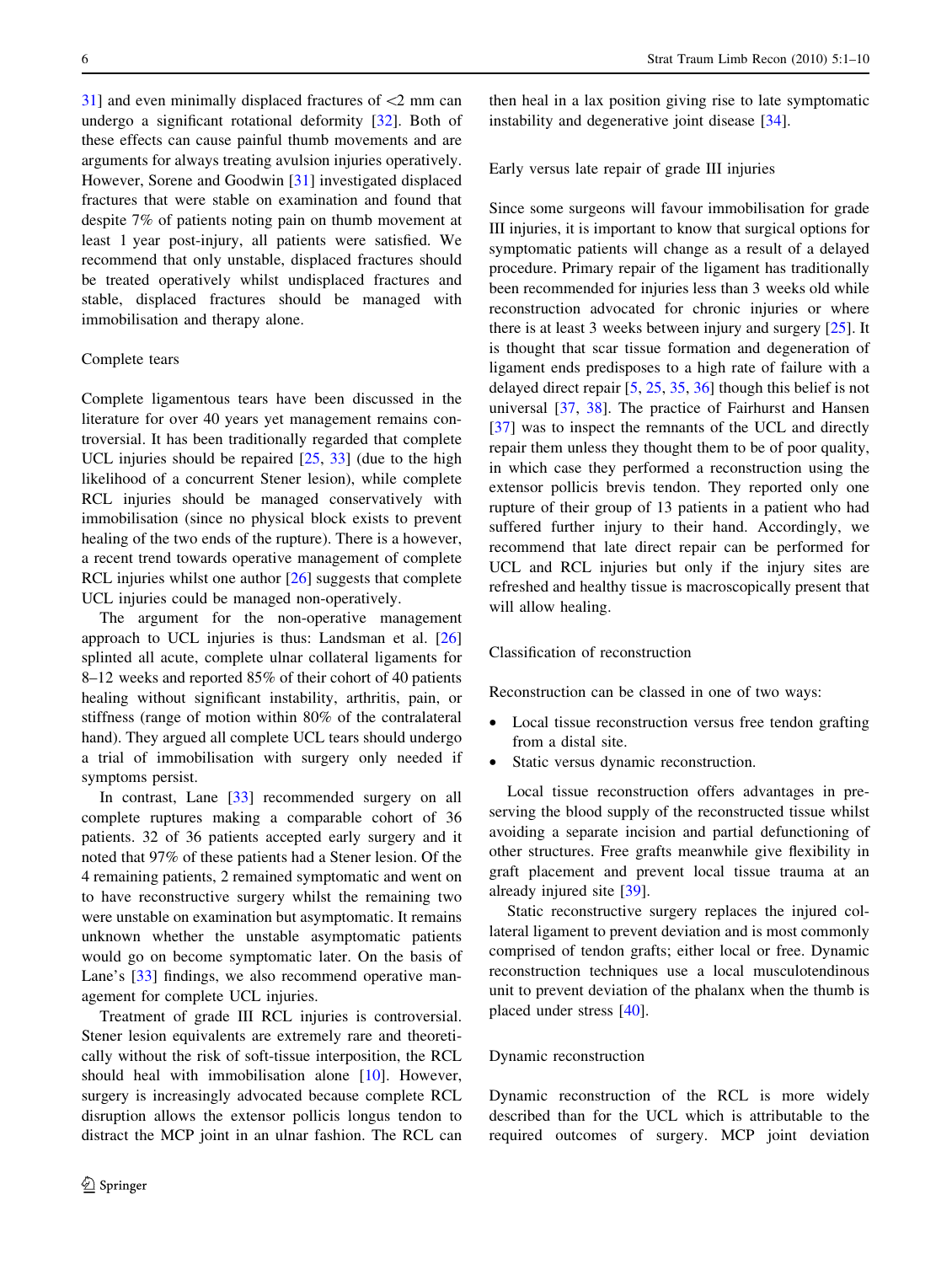resulting from a RCL injury is less important to pinch and grip function than the UCL injuries. Although dynamic reconstruction is not as stable as static reconstruction, it is technically easier to perform and thus may suffice.

Due to the differing anatomy on each side of the thumb, dynamic reconstruction will be covered separately for RCL and UCL injuries. For UCL injuries, insertion of the extensor indicis proprius tendon into the sagittal fibres of the extensor mechanism ulnar and parallel to the EPL tendon has been described in one patient [\[36](#page-8-0)] whilst another limited study reported satisfactory outcomes with detachment of the extensor pollicis brevis tendon from the dorsal base of the proximal phalanx and inserting it into a drill hole on the ulnar aspect of the base of the proximal phalanx [\[41](#page-9-0)]. Nevasier et al. [\[42\]](#page-9-0) and McCue et al. [[43\]](#page-9-0) have both reported favourable results in 31 out of 33 patients with combined adductor pollicis tendon detachment and proximal advancement on the proximal phalanx.

For RCL injuries, the abductor pollicis brevis (APB) has been well documented as a dynamic stabiliser. Both Camp et al. [\[11](#page-8-0)] and Durham et al. [[12\]](#page-8-0) have described advancing the APB tendon though this associated it with pain and loss of motion. More recently, Horch et al. [[44\]](#page-9-0) describe a method of leaving the APB insertion in place but pulling the fibres dorsally to change the vector of the tendon to help recreate the stability conferred by the RCL.

## Static reconstruction

The most widely used configurations for static graft reconstruction are a figure of eight configuration (see Fig. 6), a parallel configuration (see Fig. 7), triangular configuration with a proximal apex (see Fig. 8), and a triangular configuration with a distal apex (see Fig. 9). The first three of these configurations use a free tendon; palmaris longus is used most commonly. When absent, a portion of the flexor carpi radialis tendon is taken instead. The last configuration as described by Fairhurst and Han-sen [\[37](#page-8-0)] to reconstruct the UCL only uses a slip of the extensor pollicis brevis tendon and is an example of a local



Fig. 6 Reconstruction with a figure of eight configuration (reproduced with permission Hogan et al. 2005)



Fig. 7 Reconstruction with a parallel configuration (reproduced with permission Hogan et al. 2005)



Fig. 8 Reconstruction with a triangular configuration with a proximal apex (reproduced with permission Hogan et al. 2005)



Fig. 9 Reconstruction with a triangular configuration with a distal apex (reproduced with permission Hogan et al. 2005)

static reconstruction.

The figure of eight configuration was described by Strandell [\[45](#page-9-0)] who passed free graft through bone tunnels and the sutured the graft to itself. Osterman et al. [[46\]](#page-9-0) however, noted that this technique caused hyperextension laxity and so modified it to create a parallel configuration by suturing the graft to the volar plate. In 1993, Glickel et al. [\[47](#page-9-0)] sought to duplicate the normal anatomy of the UCL; namely a narrow origin with a broad insertion extending dorsal to volar on the ulnar base of the proximal phalanx. Free tendon graft is passed dorsal to volar through a tunnel in the proximal phalanx and both limbs are passed through a single metacarpal tunnel. The free ends of the tendon were originally tied together to make an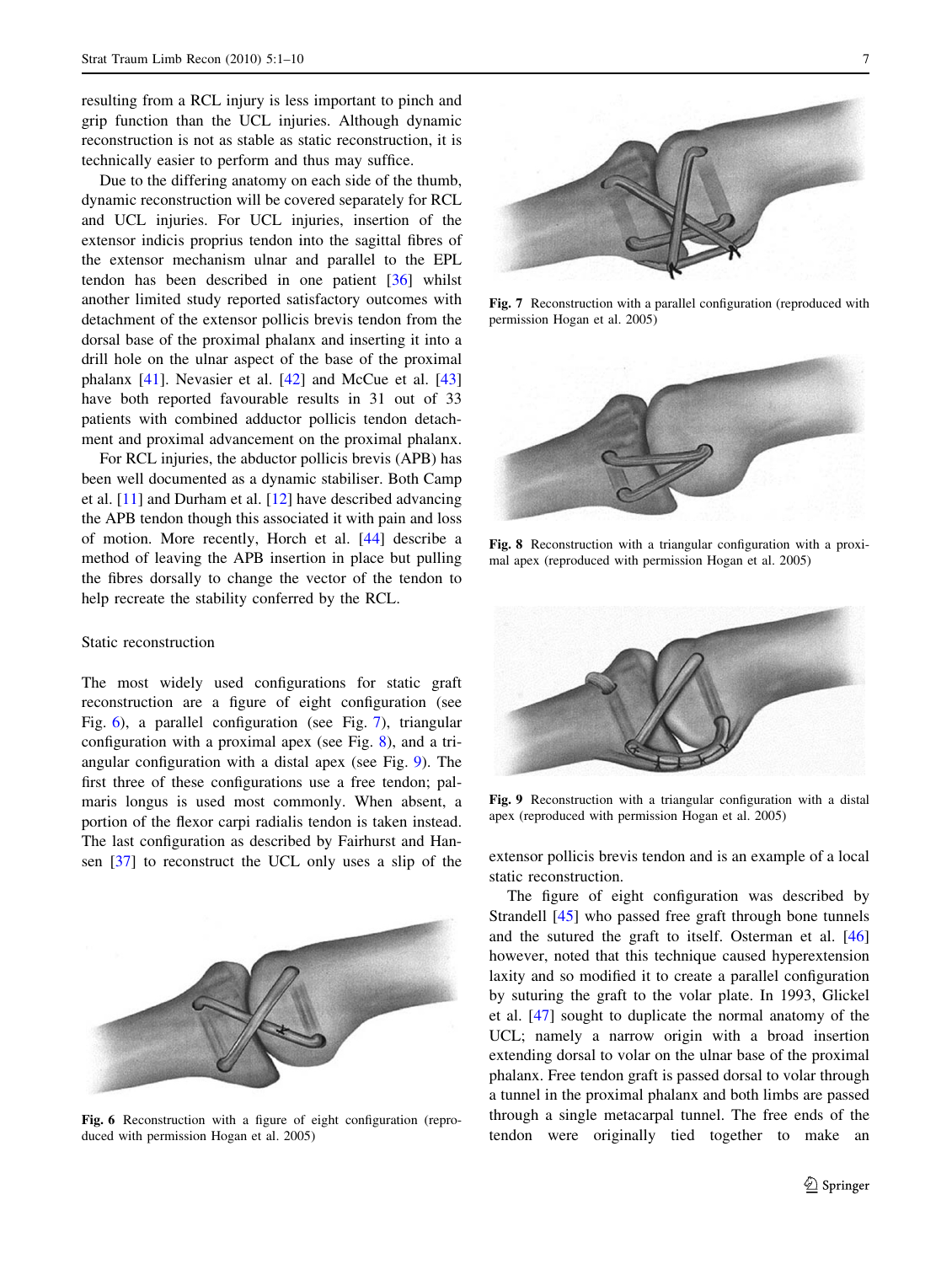interference knot but a recent modification involves suturing the knot to the periosteum through a radial incision with the option of further securing of the fix with a bone anchor [\[40](#page-9-0)]. In 2002, Fairhurst and Hansen [[37\]](#page-8-0) described a triangular configuration with a distal apex using a 6 cm length of the extensor pollicis brevis tendon preserving its distal attachment, and thereby eliminating the need for harvesting a free graft. The tendon was routed through a drill hole from radial to ulnar, across the base of the proximal phalanx and exited at the anatomical site of insertion of the ulnar collateral ligament. It was then passed through a drill hole running from the dorsal to the palmar surface of the metacarpal head and then back to its point of emergence from the base of the proximal phalanx.

The question of which configuration in vivo is best has not been compared and evaluated clinically though cadaveric studies show that Glickel et al.'s [[47](#page-9-0)] triangular configuration with a proximal apex offers the greatest range of motion and stability. Lee et al. [[48\]](#page-9-0) demonstrated that this was the only configuration to restore range of motion in the plane of flexion and extension comparably to the uninjured side. Furthermore, Hogan et al. [[49\]](#page-9-0) demonstrated that whilst no reconstruction could fully replicate the strength of an uninjured UCL, the triangular configuration with a proximal apex using an interference knot fails at a much higher moment than the other configurations thereby providing the strongest reconstruction.

With respect specifically to RCL reconstruction, the triangular configuration with a proximal apex has been shown to have comparable outcomes on joint motion and stability at the MCP joint, grip and pinch strength as early repair of the ligament [[13\]](#page-8-0).

Wong et al. [[50\]](#page-9-0) have recently suggested using a boneperiosteum-bone (BPB) graft as an alternative to the traditional use of tendon. In seven patients with chronic UCL instability, they excised the capsular and ligamentous remnants and burred the bone to a depth of 8 mm. A BPB

Fig. 10 Treatment algorithm

graft was harvested from the iliac crest and the bone blocks were fixed to the burred sites with the periosteum crossing the joint to replicate the UCL. The results are definitely encouraging though use in a larger cohort is needed before being universally advocated. Pending this, we recommend static reconstruction with a triangular configuration with a proximal apex as the most appropriate means of reconstruction of the UCL and RCL due to the restoration in function it is likely to confer.

## Degenerative joint disease

Evidence of MCP joint degeneration noted radiographically or intra-operatively will likely limit any anticipated improvement by repairing or reconstructing a MCP collateral ligament. In these instances, fusion of the MTP joint has been advocated [[38,](#page-8-0) [42](#page-9-0), [51\]](#page-9-0) though it is the authors' opinion that securely fastened joint arthroplasty offers a viable alternative.

# Treatment algorithm

On the basis of the current literature, it is our opinion that RCL and UCL injuries can be managed in a similar manner according to the treatment algorithm outlined in Fig. 10. We believe static reconstruction to offer advantages over dynamic options, and the use of a triangular configuration with proximal apex is advocated.

# **Conclusions**

Instability at the MCP joint arises can arise after an acute, forced injury or following repeated trauma. History, examination and plain radiographs form the basis of a

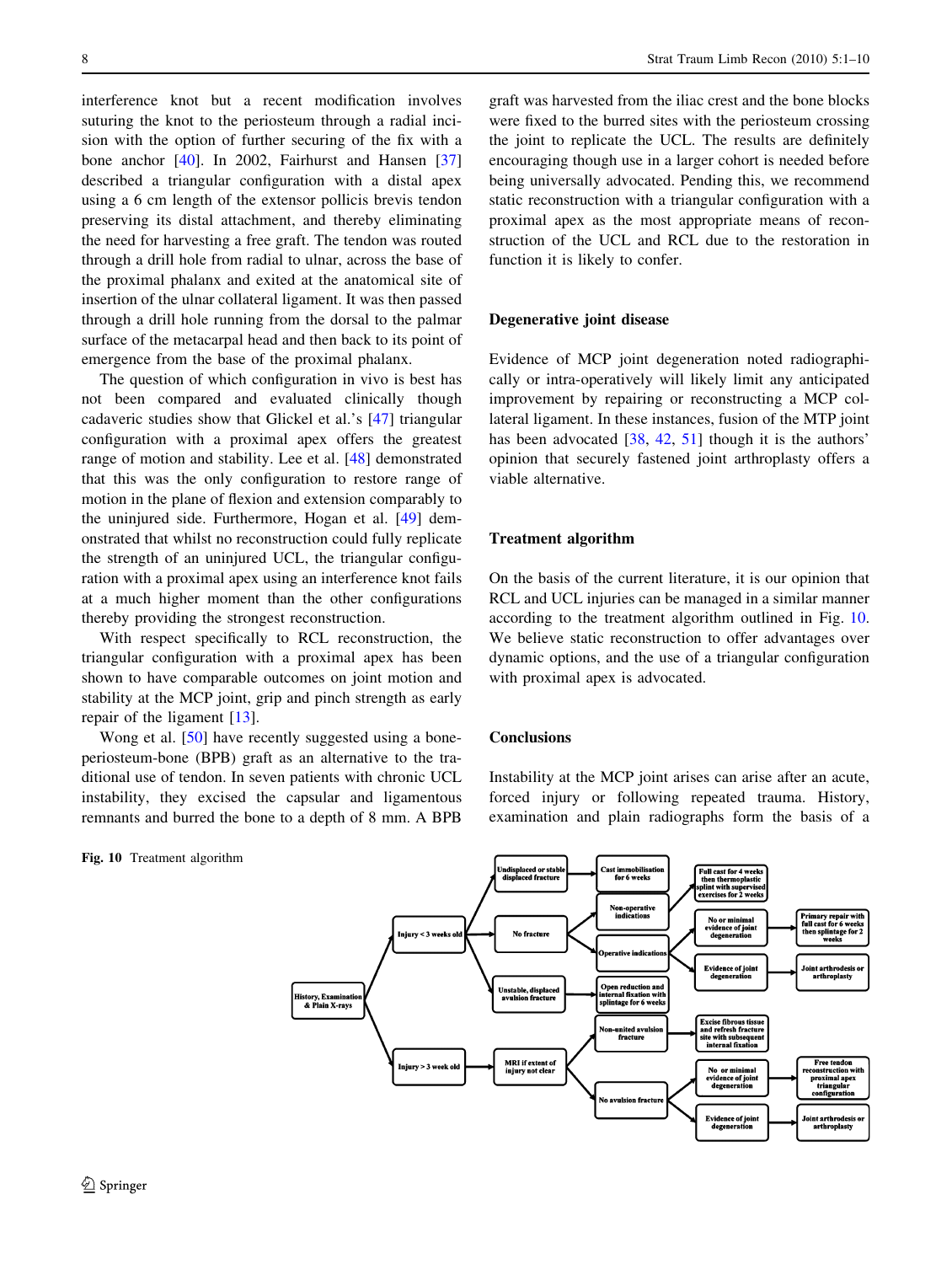<span id="page-8-0"></span>treatment algorithm that can be used for both UCL and RCL injuries. Accurate and effective management is important to prevent long-term morbidity and restore function.

## References

- 1. Coyle MP Jr (2003) Grade III radial collateral ligament injuries of the thumb metacarpophalangeal joint: treatment by soft tissue advancement and bony reattachment. J Hand Surg [Am] 28:14– 20
- 2. Joseph J (1951) Further studies of the metacarpo-phalangeal and interphalangeal joints of the thumb. J Anat 85:221–229
- 3. Ebrahim FS, De Maeseneer M, Jager T, Marcelis S, Jamadar DA, Jacobson JA (2006) US diagnosis of UCL tears of the thumb and Stener lesions: technique, pattern-based approach, and differential diagnosis. Radiographics 26:1007–1020
- 4. Lyons RP, Kosin SH, Failla JM (1998) The anatomy of the radial side of the thumb: static restraints in preventing subluxation and rotation after injury. Am J Orthop 27:759–763
- 5. Frank WE, Dobyns J (1972) Surgical pathology of collateral ligamentous injuries of the thumb. Clin Orthop Relat Res 83:102– 114
- 6. Krause JO, Manske PR, Mirly HL, Szerzinski J (1996) Isolated injuries to the dorsoradial capsule of the thumb metacarpophalangeal joint. J Hand Surg [Am] 21:428–433
- 7. Bean CH, Tencer AF, Trumble TE (1999) The effect of thumb metacarpophalangeal ulnar collateral ligament attachment site on joint range of motion: an in vitro study. J Hand Surg [Am] 24:283–287
- 8. Stener B (1962) Displacement of the ruptured ulnar collateral ligament of the metacarpo-phalangeal joint of the thumb. J Bone Joint Surg [Br] 44-B:869–879
- 9. Gerber C, Senn E, Matter P (1981) Skier's thumb. Surgical treatment of recent injuries to the ulnar collateral ligament of the thumb's metacarpophalangeal joint. Am J Sports Med 9:171–177
- 10. Campbell CS (1955) Gamekeeper's thumb. J Bone Joint Surg [Br] 37-B:148–149
- 11. Camp RA, Weatherwax RJ, Miller EB (1980) Chronic posttraumatic radial instability of the thumb metacarpophalangeal joint. J Hand Surg [Am] 5:221–225
- 12. Durham JW, Khuri S, Kim MH (1993) Acute and late radial collateral ligament injuries of the thumb metacarpophalangeal joint. J Hand Surg [Am] 18:232–237
- 13. Catalano LW III, Cardon L, Patenaude N, Barron OA, Glickel SZ (2006) Results of surgical treatment of acute and chronic grade III tears of the radial collateral ligament of the thumb metacarpophalangeal joint. J Hand Surg [Am] 31:68–75
- 14. Malik AK, Morris T, Chou D, Sorene E, Taylor E (2009) Clinical testing of ulnar collateral ligament injuries of the thumb. J Hand Surg [Eur] 34:363–366
- 15. Melone CP Jr, Beldner S, Basuk RS (2000) Thumb collateral ligament injuries. An anatomic basis for treatment. Hand Clin 16:345–357
- 16. Heyman P, Gelberman RH, Duncan K, Hipp JA (1993) Injuries of the ulnar collateral ligament of the thumb metacarpophalangeal joint. Biomechanical and prospective clinical studies on the usefulness of valgus stress testing. Clin Orthop Relat Res 292:165–171
- 17. Abrahamsson SO, Sollerman C, Lundborg G, Larsson J, Egund N (1990) Diagnosis of displaced ulnar collateral ligament of the metacarpophalangeal joint of the thumb. J Hand Surg [Am] 15:457–460
- 18. Cooper JG, Johnstone AJ, Hider P, Ardagh MW (2005) Local anaesthetic infiltration increases the accuracy of assessment of ulnar collateral ligament injuries. Emerg Med Australas 17:132– 136
- 19. Bronstein AJ, Koniuch MP, von Holsbeeck M (1994) Ultrasonographic detection of thumb ulnar collateral ligament injuries: a cadaveric study. J Hand Surg [Am] 19:304–312
- 20. Louis DS, Buckwalter KA (1989) Magnetic resonance imaging of the collateral ligaments of the thumb. J Hand Surg [Am] 14:739– 741
- 21. Palmer AK, Louis DS (1977) Gamekeeper's thumb. When is surgery necessary? Orthop Trans 1:14–15
- 22. Louis DS, Huebner JJ Jr, Hankin FM (1986) Rupture and displacement of the ulnar collateral ligament of the metacarpophalangeal joint of the thumb. Preoperative diagnosis. J Bone Joint Surg [Am] 68-A:1320–1326
- 23. Hintermann B, Holzach PJ, Schütz M, Matter P (1993) Skier's thumb–the significance of bony injuries. Am J Sports Med 21:800–804
- 24. Pechlaner S (1982) Injuries of the ulnar ligaments of the thumb joint. Aktuelle Traumatol 12:210–214
- 25. Smith RJ (1977) Post-traumatic instability of the metacarpophalangeal joint of the thumb. J Bone Joint Surg [Am] 59-A:14–21
- 26. Landsman JC, Seitz WH Jr, Froimson AI, Leb RB, Bachner EJ (1995) Splint immobilization of gamekeeper's thumb. Orthopedics 18:1161–1165
- 27. Sollerman C, Abrahamsson SO, Lundborg G, Adalbert K (1991) Functional splinting versus plaster cast for ruptures of the ulnar collateral ligament of the thumb. A prospective randomized study of 63 cases. Acta Orthop Scand 62:524–526
- 28. Kuz JE, Husband JB, Tokar N, McPherson SA (1999) Outcome of avulsion fractures of the ulnar base of the proximal phalanx of the thumb treated nonsurgically. J Hand Surg [Am] 24:275– 282
- 29. Chuter GS, Muwanga CL, Irwin LR (2009) Ulnar collateral ligament injuries of the thumb: 10 years of surgical experience. Injury 40:652–656
- 30. Katolik LI, Friedrich J, Trumble TE (2008) Repair of acute ulnar collateral ligament injuries of the thumb metacarpophalangeal joint: a retrospective comparison of pull-out sutures and bone anchor techniques. Plast Reconstr Surg 122:1451–1456
- 31. Sorene ED, Goodwin DR (2003) Non-operative treatment of displaced avulsion fractures of the ulnar base of the proximal phalanx of the thumb. Scand J Plast Reconstr Surg Hand Surg 37:225–227
- 32. Dinowitz M, Trumble T, Hanel D, Vedder NB, Gilbert M (1997) Failure of cast immobilization for thumb ulnar collateral ligament avulsion fractures. J Hand Surg [Am] 22:1057–1063
- 33. Lane LB (1991) Acute Grade III ulnar collateral ligament ruptures. A new surgical and rehabilitation protocol. Am J Sports Med 19:234–237
- 34. Posner MA, Retaillaud JL (1992) Metacarpophalangeal joint injuries of the thumb. Hand Clin 8:713–732
- 35. Frykman G, Johansson O (1956) Surgical repair of rupture of the ulnar collateral ligament of the thumb of the metacarpophalangeal joint of the thumb. Acta Chir Scand 112:58–64
- 36. Kaplan EB (1961) The pathology and treatment of radial subluxation of the thumb with ulnar displacement of the head of the first metacarpal. J Bone Joint Surg [Am] 43-A:541–546
- 37. Fairhurst M, Hansen L (2002) Treatment of ''Gamekeeper's Thumb'' by reconstruction of the ulnar collateral ligament. J Hand Surg [Br] 27:542–545
- 38. Coonrad RW, Goldner JL (1968) A study of the pathological findings and treatment in soft-tissue injury of the thumb metacarpophalangeal joint. With a clinical study of the normal range of motion in one thousand thumbs and a study of post mortem